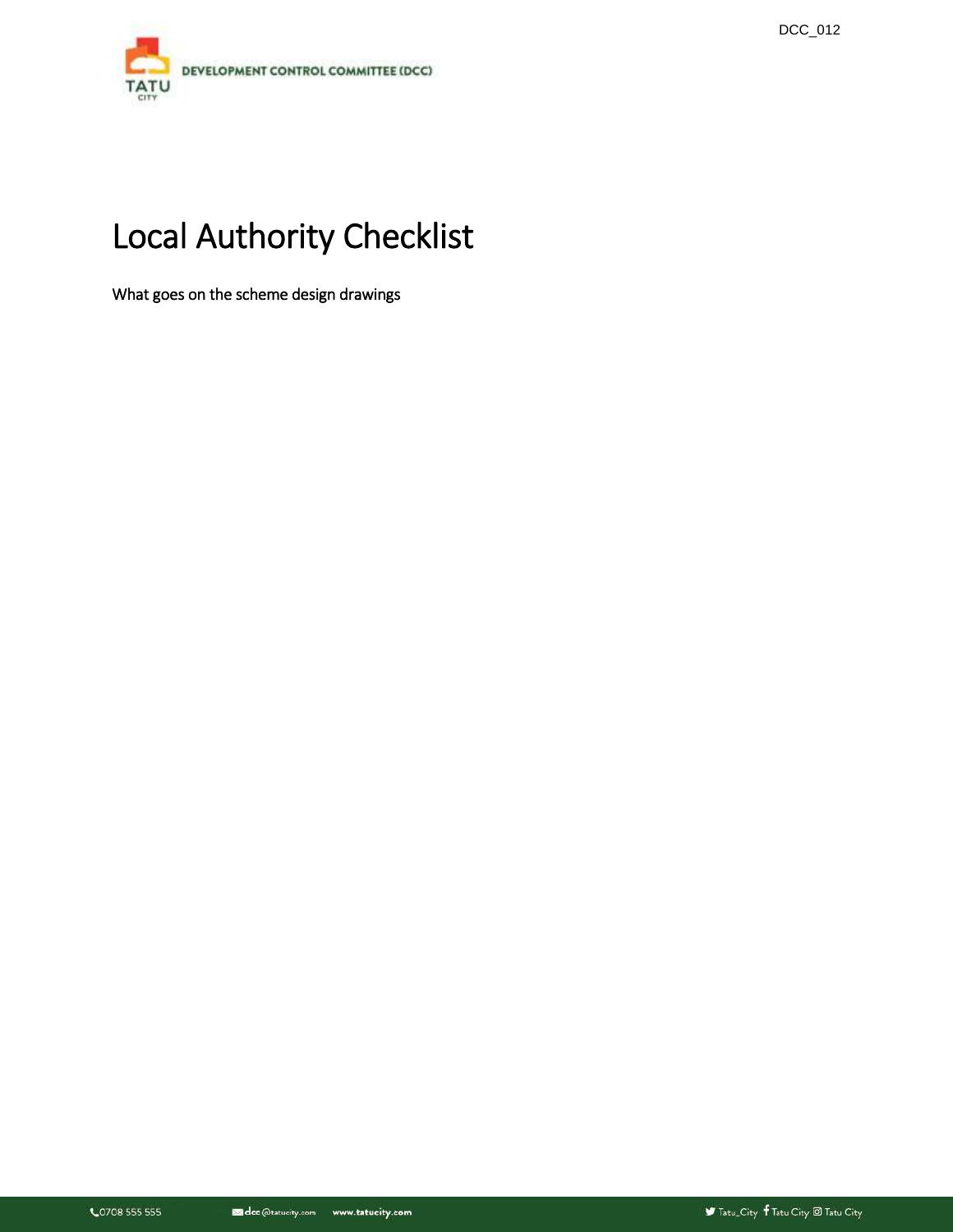

## A Local Authority Check list

When doing the drawings use the following checklist to ensure that all the requirements related to the various departments at NCC are considered.

## B Location Plan

North point Plot boundary of plot and adjacent plots The plot in question should be highlighted Land Reference Numbers (LR NO.) of plot and adjacent plots Major services Access roads If a surveyor has carried out a topographic survey then the relevant topographic information should be included

## C Site Plan

Site layout overlaid on a topographical map with contour heights indicated Finished plot levels in meters above sea level (masl) Site plot boundary Plot LR number Roads, Kerbs, Pavements Planting Areas Footpaths Fences Plus Details Building lines, way leave, Riparian Ways (Riparian Way leave where applicable) Building Profiles Ground floor slab levels Setting out dimensions Beacons North point External surface material description Gates and access detail Security entrance building 1:100 minimum requirement (plans, section/elevations plus finishes) Parking layout (occupants / visitors) Storm / Foul drainage including sewer or septic tank Electrical transformer location Generator location Incoming telephone Existing water main location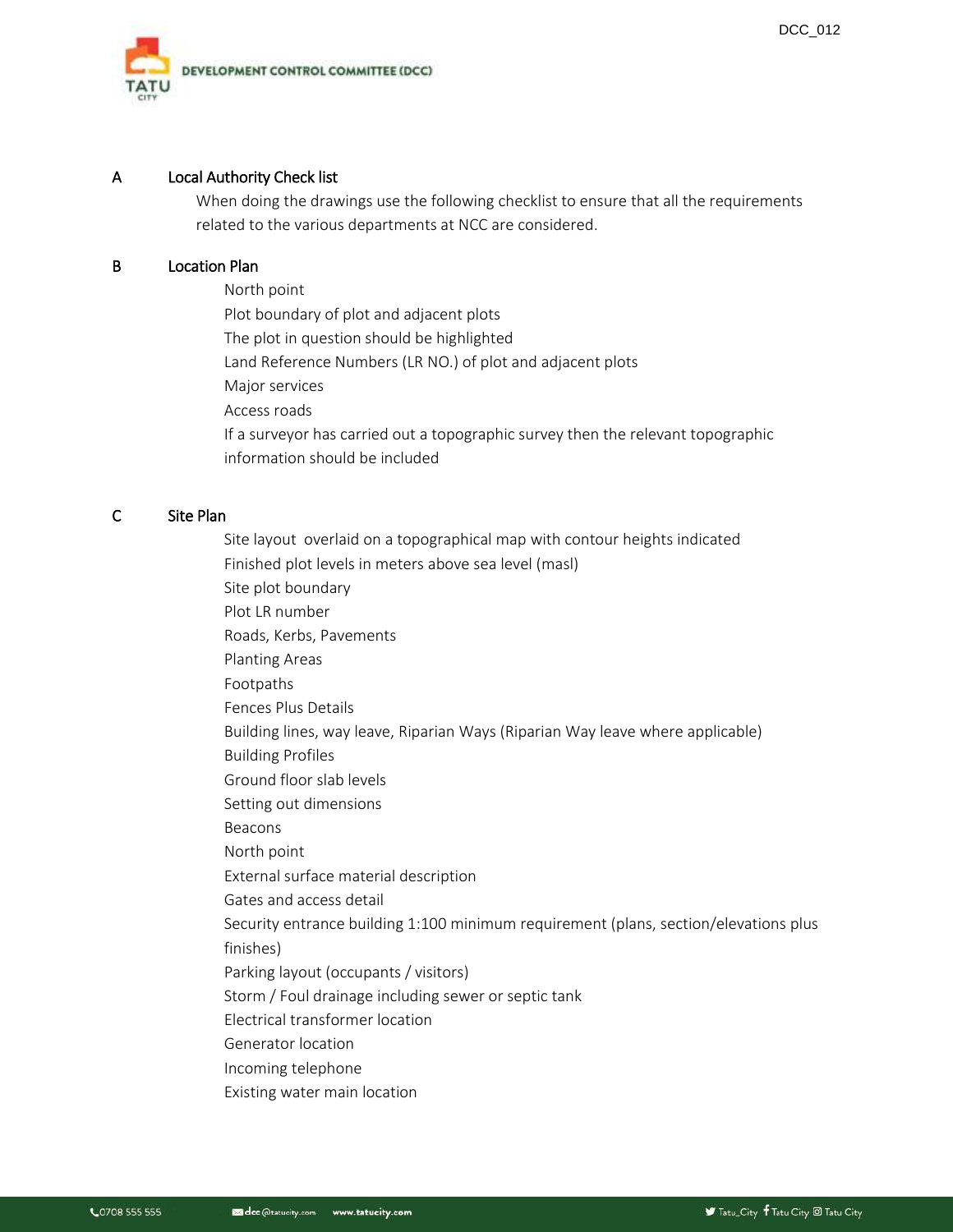

Refuse compound details and location Existing buildings (to be shown - where applicable) Road widening (where necessary) Plot boundary dimensions to be indicated Adjoining plot numbers to be indicated Indicate method of connection to NCC main (By note on plan - where applicable) sewer line. If a surveyor has carried out a topographic survey then the relevant topographic information should be included Contours (where applicable)

#### D Plans

Indicate direction of flow of drains, sewers etc. and diameter Floor finishes. (These may not necessarily be final finishes) Domestic staff quarters to be shown (where applicable) Building Profiles/Openings windows and doors Building dimensions (horizontal) Permanent Ventilation Floor Finishes/Room names Rwp (rain water pipes) Treads/risers size Minimum stair width Transformer Dry riser location twin outlets on ground floor and landing valves. (Location) Fire Extinguisher. (Location) Reserve water tank Hose reels Escape Stair (protected to 1hr FR building materials). Escape stair 30 meters minimum distance. IC (inspection chambers) (if internal). Drainage material size and type (if internal). Swimming pools to be provided with grab rails, cat ladders and skimmers. Foot baths to be provided at point of entry. All kitchens to have food stores or larders of min. 4.5m3 All contents of the swimming pool when emptied to be contained within the plot boundaries Septic tank to be 6.0m away from the building and plot boundaries. Hotel / restaurant kitchens to be provided with adequate firefighting equipment, i.e. fire blankets, Co2, etc.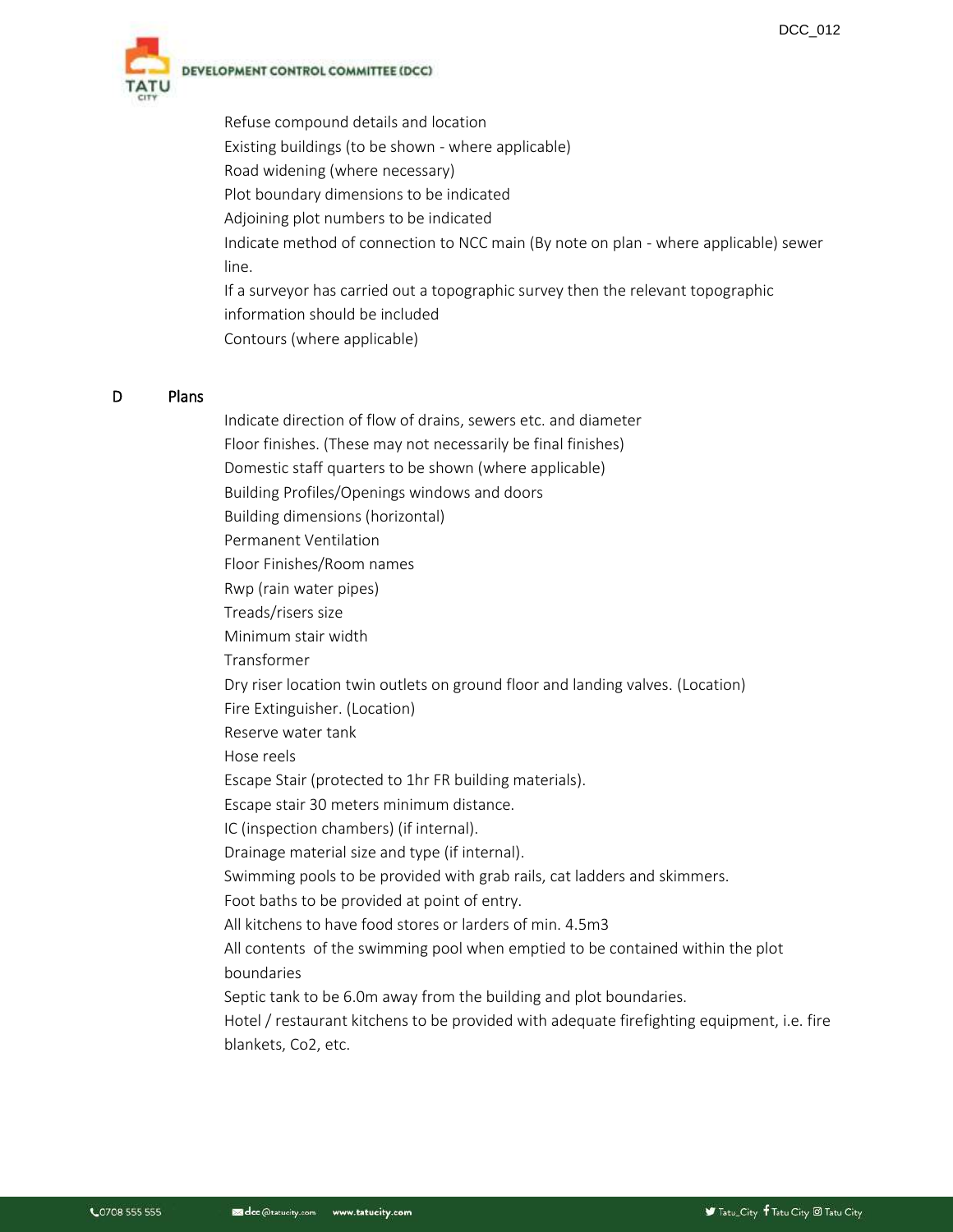

DEVELOPMENT CONTROL COMMITTEE (DCC)

## E Roof Plans

Building roof profile Roof falls Grids & grid dimensions Roof pitch Rain water outlets/gutters Material description of roof

## F Sections Building Section and a Staircase Section

- Building profiles/openings and doors
- Grids & grid dimensions
- Building dimensions (vertical)
- Floor levels Room names
- Permanent ventilation
- Handrail minimum height 900 mm above FFL
- Floor Levels
- Indicate finishes to walls
- Roof pitch and finishes to be indicated
- Damp proof membranes
- Grids & grid dimensions

## G Elevations

Building profiles/openings and doors Grids & grid dimensions Building dimensions (vertical) Permanent ventilation Existing power lines Existing main sewers Existing drains, "canals" etc.

# H Standard Notes

Ensure that each of the drawings has the standard scheme design title block that contains the following minimum notes required for scheme design/local Authority submission

- 1) All dimensions to be checked on site any discrepancies to be verified with Architects.
- 2) Concrete block/stone walls below 200 mm thickness to be reinforced with hoop iron at every alternative course.
- 3) Depths of foundations to be determined on site.
- 4) All reinforced concrete works to structural engineer's detail.